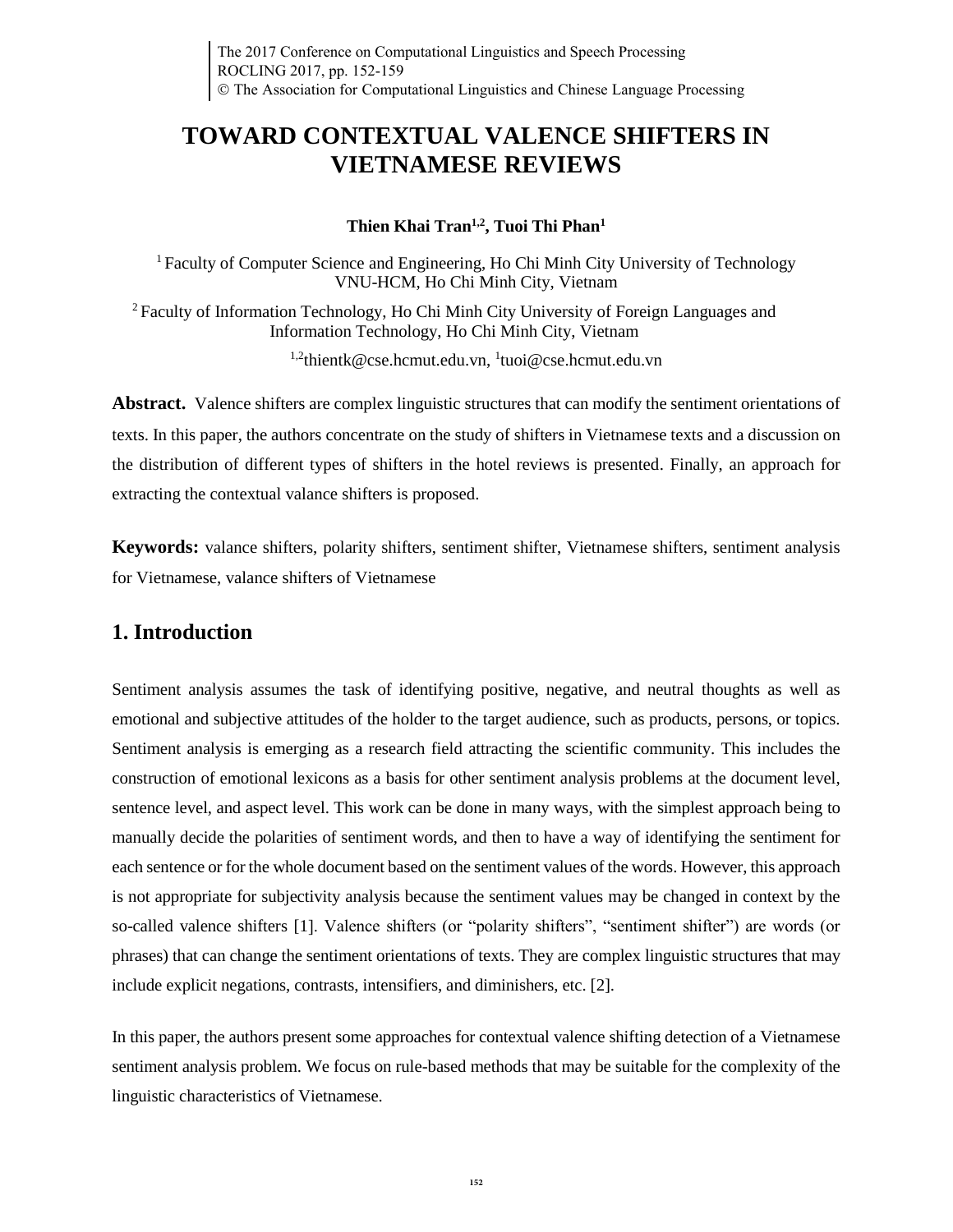With this paper, the authors describe the research contributions:

- **-** Identifying many situations that cause valence shifters in Vietnamese texts.
- **-** Proposing an approach to deal with the problem of valence shifters of Vietnamese texts.

To the best of our knowledge, this is the first work to investigate valence shifters in Vietnamese texts.

The authors have organized the rest of this paper as follows: in Section 2 the related work is presented. In Section 3 the valence shifters for Vietnamese are introduced. In Section 4 the authors conclude the paper and discuss possibilities for future work.

### **2. Related Work**

The rise of the "contextual valence shifters" phenomenon has made traditional methods become ineffective when used to extract individual terms that indicate prior positive or negative polarity and build a set of emotional words. The fact that the valence of a word/phrase may be modified by one or more words founds the basis of the so-called "contextual valence shifters". These shifters were categorized into several types by the authors in [1], some of them are Negators, Intensifiers, Modals and conditional words, Presuppositional items, and Connectors.

#### **Rule-based methods**

SO-CAL [2], an early publication, deals with valence shifters by pattern rules. The authors created a set of emotional words annotated with their semantic orientation and then used the Mechanical Turk to check the consistence and reliability of the method.

The authors in [3,4] adopted dependency grammar to develop some syntastic rules for determining the scope of each negator as well as other shifters.

### **Machine learning, data mining, and deep learning approaches**

Early sentiment classification work did not pay attention enough to the effect of negators and other shifters, as the authors only used a bag-of-words and n-grams. This meant that two reviews such as "I like this hotel" and "I don't like this hotel" would be classify to the same emotional category since both contain one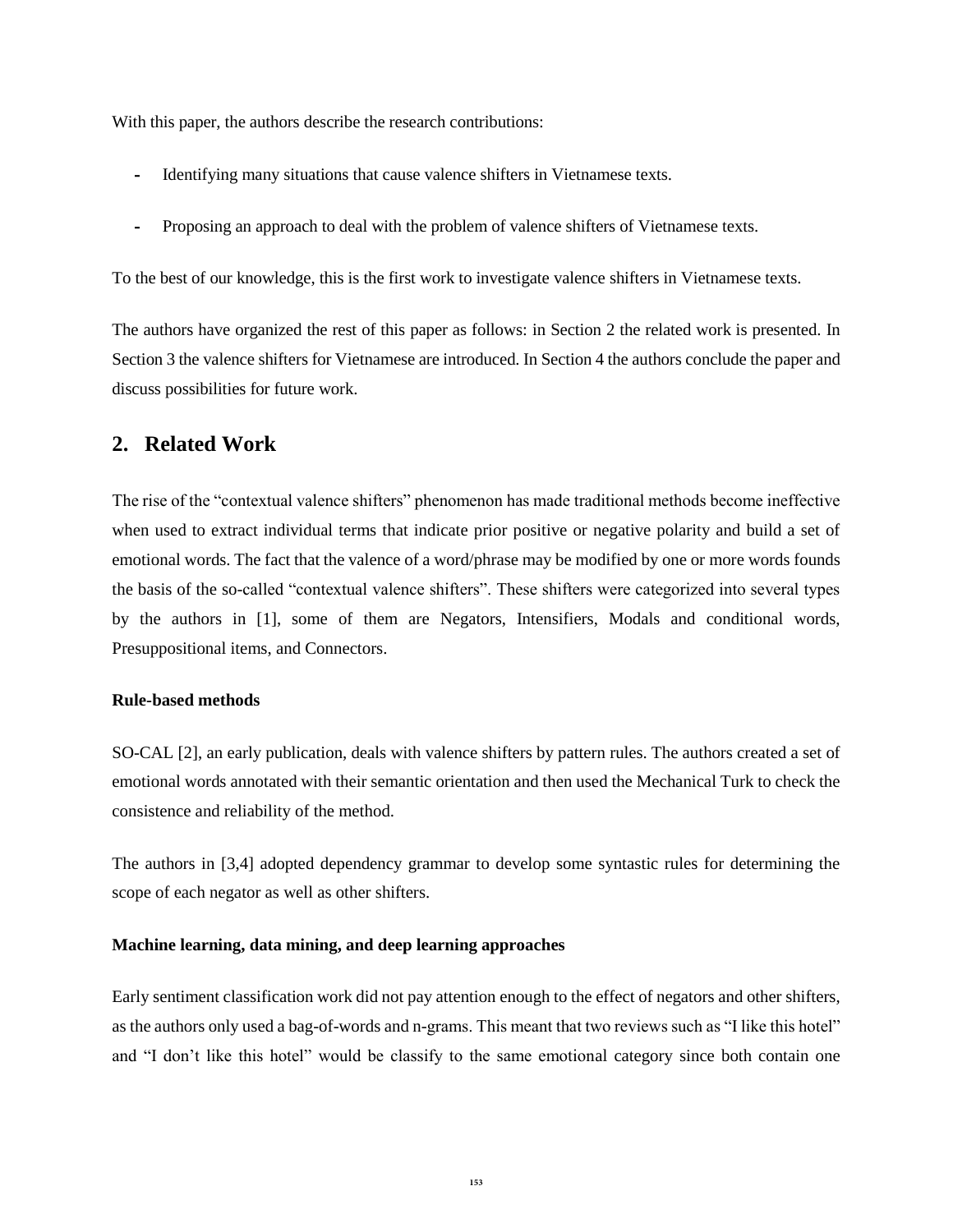sentiment word "like", although the first one shows a positive sentiment while the second shows a negative sentiment.

Recently, some remarkable works have adopted machine learning, data mining, or deep learning to successfully consider these problems. In [5], a semi-automatic approach based on sequence mining was proposed to extract valence shifter patterns that inverted, attenuated, or canceled polarity. This approach covered many valence shifter patterns and reduced the cost of human annotating.

The authors in [6] used a hybrid approach to deal with the valence shifting problem. At first, a rule-based method was designed to detect shifters. These shifters were then used to train a component classifier of an ensemble method. Along with this, another component classifier was trained on the processed reviews, where the negators were removed and an antonym dictionary (which was built by adopting a weighted loglikelihood ratio algorithm took place of the negators.

## **3. VALENCE SHIFTERS OF VIETNAMESE TEXTS**

Tien et al. [7] developed VietSentiWordNet, which contains approximately 1,000 lexicons. Hong et al. [8] built Vietnamese sentiment lexicons for product domains. Son et al. [9] built a Vietnamese emotional dictionary with five sub-dictionaries (noun, verb, adjective, adverb, and proposed features). In those, each lexicon is inherently carrying a sentiment polarity that is positive, negative, or neutral. As mentioned in the above section, these polarities may be shifted by the context of the texts. In this section, the authors identify many valence shifter situations in Vietnamese texts and propose some approaches to settle these problems.

Based on Vietnamese language characteristics, the authors realized five kinds of shifters, and these were Modifier (or Negator), Intensifier, Booster, Diminisher, and Minimizer [10,11].

For the corpus, 14,460 hotel reviews were extracted from mytour.vn. There were 3,829,253 words. The "AntConc" software [12] was destined to perform the corpus linguistics research and produced a model of the distribution of different types of valance shifters.

## **3.1 Valence shifting situations in Vietnamese texts**

### **Modifier**

A Modifier (or Negator) is the most common kind of valence shifter. For example, in the sentence "Cô ấy không thích cái laptop này" *("She doesn't like this laptop.")*, the negator "không" doesn't reverses the valance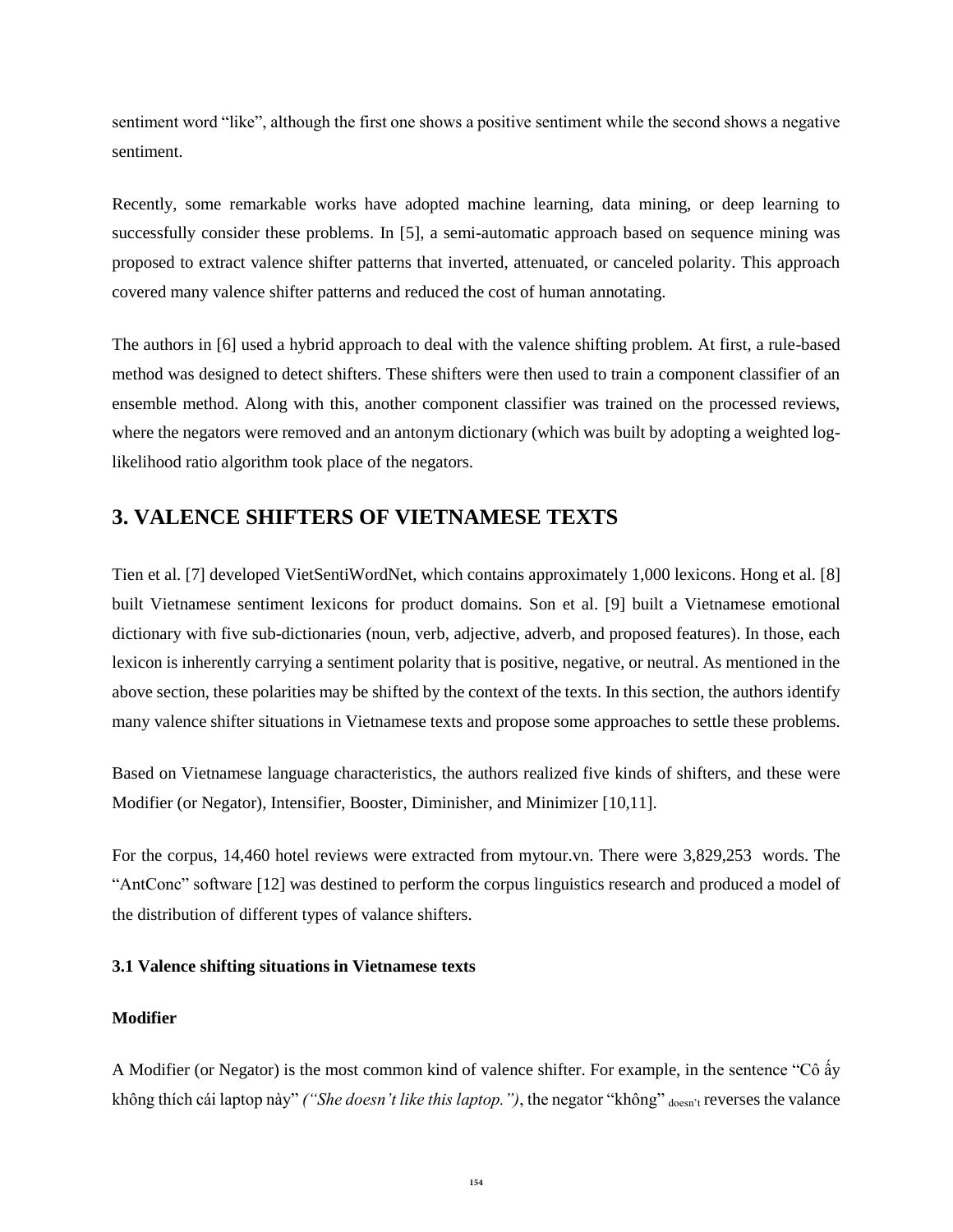of the sentiment word "thích" like. We can list some other forms of Modifiers, such as "không" don't, "chả" not, "chẳng" no, and "chẳng bao giờ" never, etc. Table I presents the Modifiers that occurred in the corpus very often, the maximum number of occurrences was for the word "không" with 9,778 from a total of 3,829,253 words in the corpus.

| <b>Shifters</b>        | Occurrences in the corpus |                                                            |
|------------------------|---------------------------|------------------------------------------------------------|
| không<br>don't/doesn't |                           | No. of Hits = $9778$<br>File Length (in chars) = $3829253$ |
| chẳng $_{no}$          | Ш<br>III<br>┉             | No. of Hits $= 260$<br>File Length (in chars) = 3829253    |
| chả <sub>not</sub>     |                           | No. of Hits $= 7$<br>File Length (in chars) = $3829253$    |

TABLE I. STATISTICS OVER THE MODIFIER FREQUENCY IN THE HOTEL REVIEWS CORPUS.

### **Diminisher and Minimizer**

The sentiment words (or phrases) will decrease their sentiment strength when occurring with a Diminisher or Minimizer. For example, the valence of the sentence "Cô ấy học khá chăm chỉ" *("She studies rather hard.")* is lesser than the valence of the sentence "Cô ấy học chăm chỉ" *("She studies hard.")*. Some Diminisher/Minimizer words are "khá" rather, "hơi" quite, and "phần nào" somewhat, etc. Table II presents the Diminishers or Minimizers that occurred in the corpus, the maximum is reached by the word "khá" rather with 5,977 occurrences from a total of 3,829,253 words in the corpus.

## TABLE II. STATISTICS OVER THE DIMINISHER OR MINIMIZER FREQUENCY IN THE HOTEL REVIEWS CORPUS.

| <b>Shifters</b>      | Occurrences in the corpus                                  |
|----------------------|------------------------------------------------------------|
| khá rather           | No. of Hits = $5977$<br>File Length (in chars) = $3829253$ |
| $ho$ i quite         | No. of Hits $= 2464$<br>File Length (in chars) = 3829253   |
| phần nào<br>somewhat | No. of Hits $= 6$<br>File Length (in chars) = 3829253      |

**Intensifier and Booster**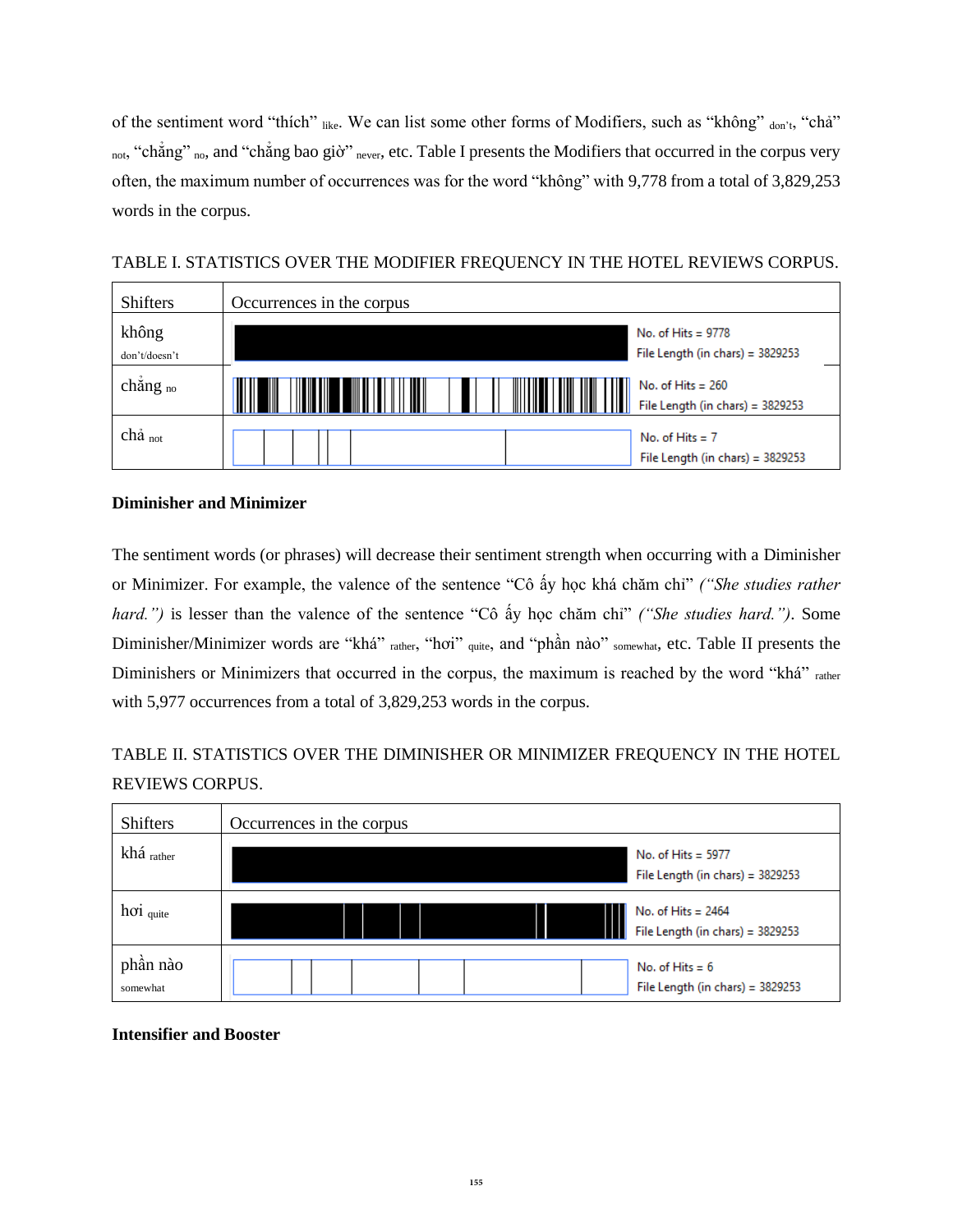The sentiment words (or phrases) will increase their sentiment strength when they occur with an Intensifier or Booster. For example, the valence of the sentence "Cô ấy học rất chăm chỉ" *("She studies very hard.")* is greater than valence of the sentence "Cô ấy học chăm chỉ" *("She studies hard.")*. Some Intensifiers/ Boosters are "rất" very, "cực kỳ" extremely, and "vô cùng" exceedingly, etc. Table III presents the Intensifiers or Boosters that occur in the corpus, the maximum is reached by the word "rất" very with 8,373 occurrences from a total of 3,829,253 words in the corpus.

## TABLE III. STATISTICS OVER THE INTENSIFIER AND BOOSTER FREQUENCY IN THE HOTEL REVIEWS CORPUS.



### **Connectors**

Connectors, such as "mặc dù" although, "tuy nhiên" however, and "nhưng" but, etc., can both modify information and work on information elsewhere in the sentence to decrease the force of that information. For example, the valence of the phrase "Cô ta thì xinh nhưng không tốt" *("She is pretty but is not kind.")* is equal to the valence of the phrase "nhưng không tốt" *("is not kind")*. Table IV presents the Connectors that occur in the corpus, the maximum is reached by the word "nhưng" but with 3,728 occurrences from a total of 3,829,253 words in the corpus.

## TABLE IV. STATISTICS OVER THE CONNECTOR FREQUENCY IN THE HOTEL REVIEWS CORPUS.

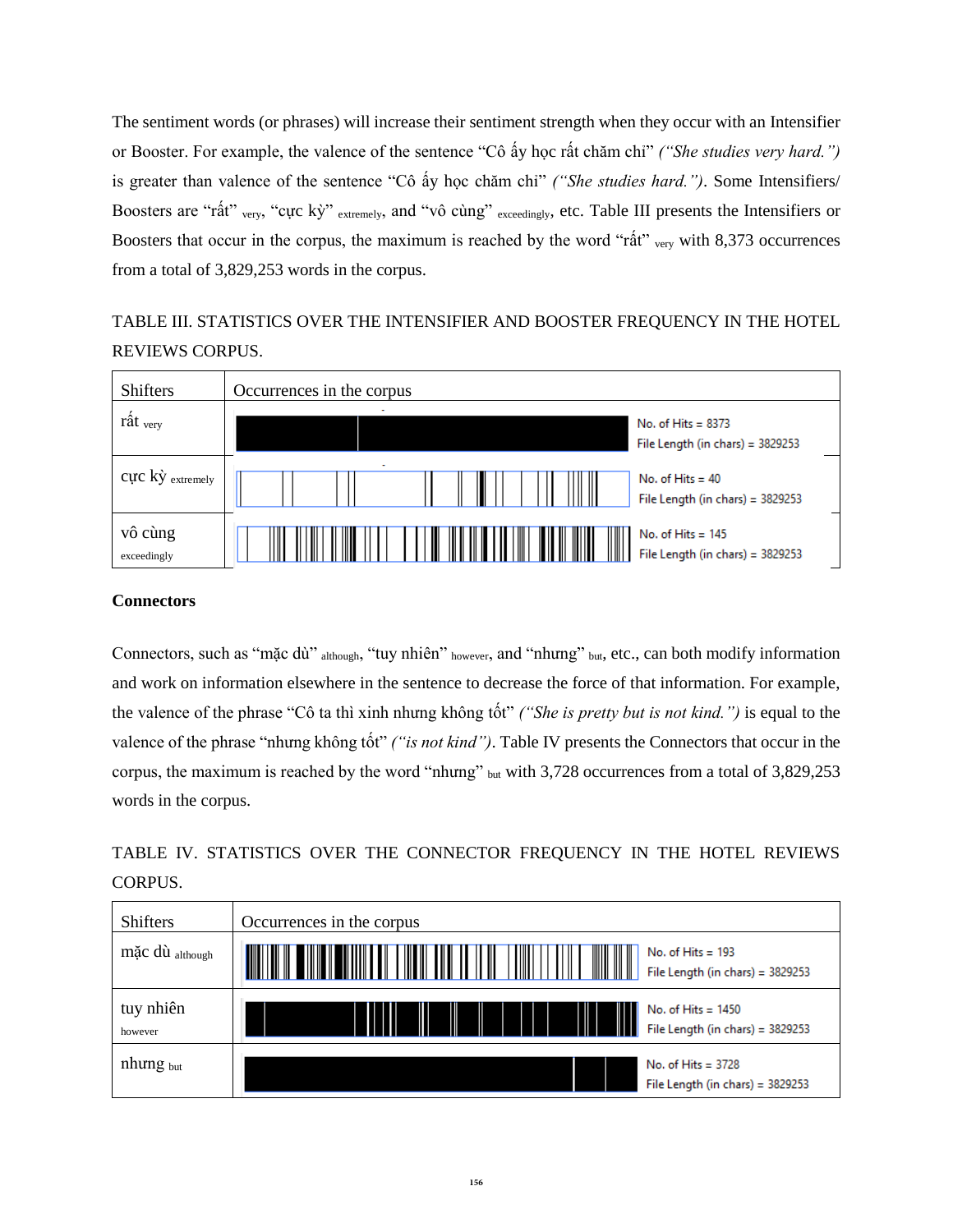#### **Cause-Effect sentences**

The valance of a cause-effect sentence is the valance of the effect clause. For example, in the sentence "Vì cô ấy chăm chỉ nên cô ấy thi đậu." *("She passed the exam because she studied hard."),* the valence of this sentence is equal the valence of the clause "she studied hard". Some cause-effect words are "vì...nên" because … that, "vì…mà" because … that, and "bởi vì…mà" because … that, etc.

#### **Conditional sentences**

Conditional sentences often do not contain emotion. We cannot determine the valance of these sentences because of the "if-then" statement. For example, in the sentence "Nếu laptop đó rẻ thì tôi sẽ mua một cái" (*"If that laptop is cheap then I will buy it."*), we do not know whether the laptop is *"cheap"* or not. Some conditional words are "nếu ... thì" if ...then, "hễ ... thì" if ...then, and "giả sử ... thì" if ...then, etc.

#### **Questions**

Questions also do not contain emotion because we cannot determine the polarities of the words in the texts. For example, in the question "Laptop đó có ok không?" *("Is that laptop ok?"),* we do not know whether the laptop is *"ok"* or not.

### **3.2 Approach to deal with contextual valance shifters in Vietnamese texts**

We can capture the above situations by using some rule-based methods built on the presence of many predefined patterns. In [13], we proposed an approach for mining features and opinion words based on an upgraded double propagation algorithm [14], some regular expression rules and ontologies. However, as mentioned in [10,11], there are several exceptions based on the linguistics characteristics of Vietnamese. For example, the kind of adjective that goes along with negators or the position between the shifters and adjectives (or verbs), etc.

Moreover, we also pay attention to some special words/phases that can modify the valence of Vietnamese texts, as follows: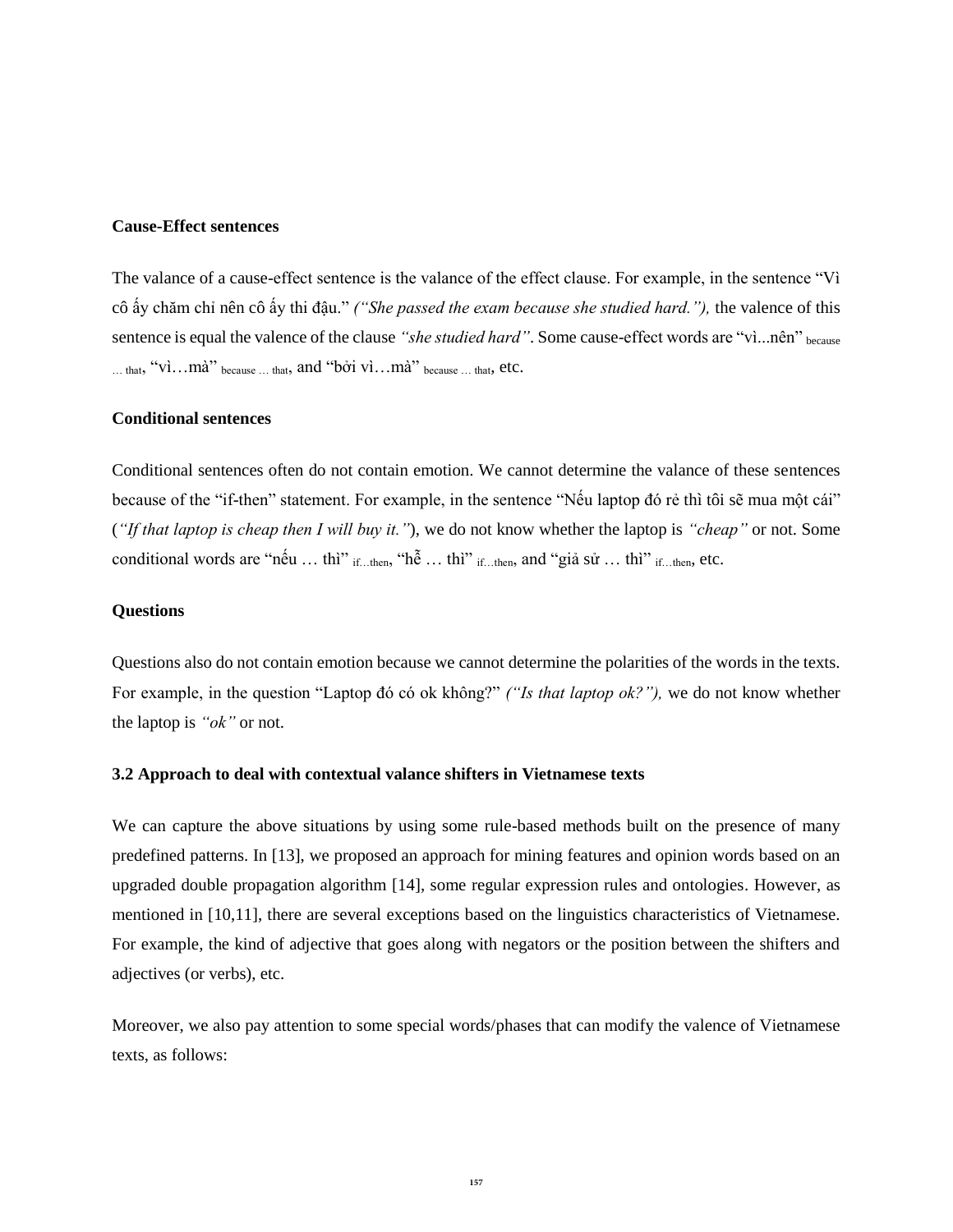- Example 1: "Khách sạn ấy đã từng được ưa chuộng" *("This hotel used to be popular.").* In this review, the word "ua chuộng" <sub>popular</sub> shows a positive emotion, but the whole sentence shows a negative emotion because of the word "đã từng" used to be.
- Example 2: "Hotel ấy mới nhìn có vẻ tốt" *("At first glance, this hotel seems to be good.")*. In this example, the word "tốt" good shows a positive emotion but the whole sentence does not show a positive emotion because of the phrase "mới nhìn" at first glance.

After capturing the words/phrases that are the valence shifters in texts, we can identify their sentiment scores in the same way as the authors in [10,11] have done.

## **4. Conclusions**

This paper presented valence shifters in the Vietnamese language and proposed some approaches to deal with this problem. In the paper, a discussion of the distribution of different types of shifters was conducted using hotel reviews. Based on this, and via investigating the linguistic characteristics of Vietnamese, the authors intend to build effective rules for extracting reliable shifters. In future work, the proposed rules will be actualized and machine learning or deep learning methods will be adopted. This will help the system become more flexible and robust.

## **5. References**

- 1. L. Polanyi and A. Zaenen, 2006. Contextual valence shifters. Computing attitude and affect in text: Theory and applications, pages 1–10, 2006.
- 2. M. Taboada, J. Brooke, M. Tofiloski, K.D. Voll, M. Stede, 2011. Lexicon-based methods for Sentiment Analysis. Computational Linguistics, 37 (2011), pp. 267-307.
- 3. J. Carrillo de Albornoz, L. Plaza, and P. Gervas. A hybrid approach to emotional sentence polarity and intensity classification. In Proceedings of the Fourteenth Conference on Computational Natural Language Learning, CoNLL'10, pages 153–161, Stroudsburg, PA, USA, 2010. Association for Computational Linguistics.
- 4. L. Jia, C. Yu, and W. Meng. The effect of negation on sentiment analysis and retrieval effectiveness. In Proceeding of the 18th ACM conference on Information and knowledge management, CIKM'09, pages 1827–1830, New York, NY, USA, 2009. ACM.
- 5. Xu, G. & Huang, CR. Extracting Chinese polarity shifting patterns from massive text corpora. Lingua Sinica (2016) 2: 5.<https://doi.org/10.1186/s40655-016-0014-z>